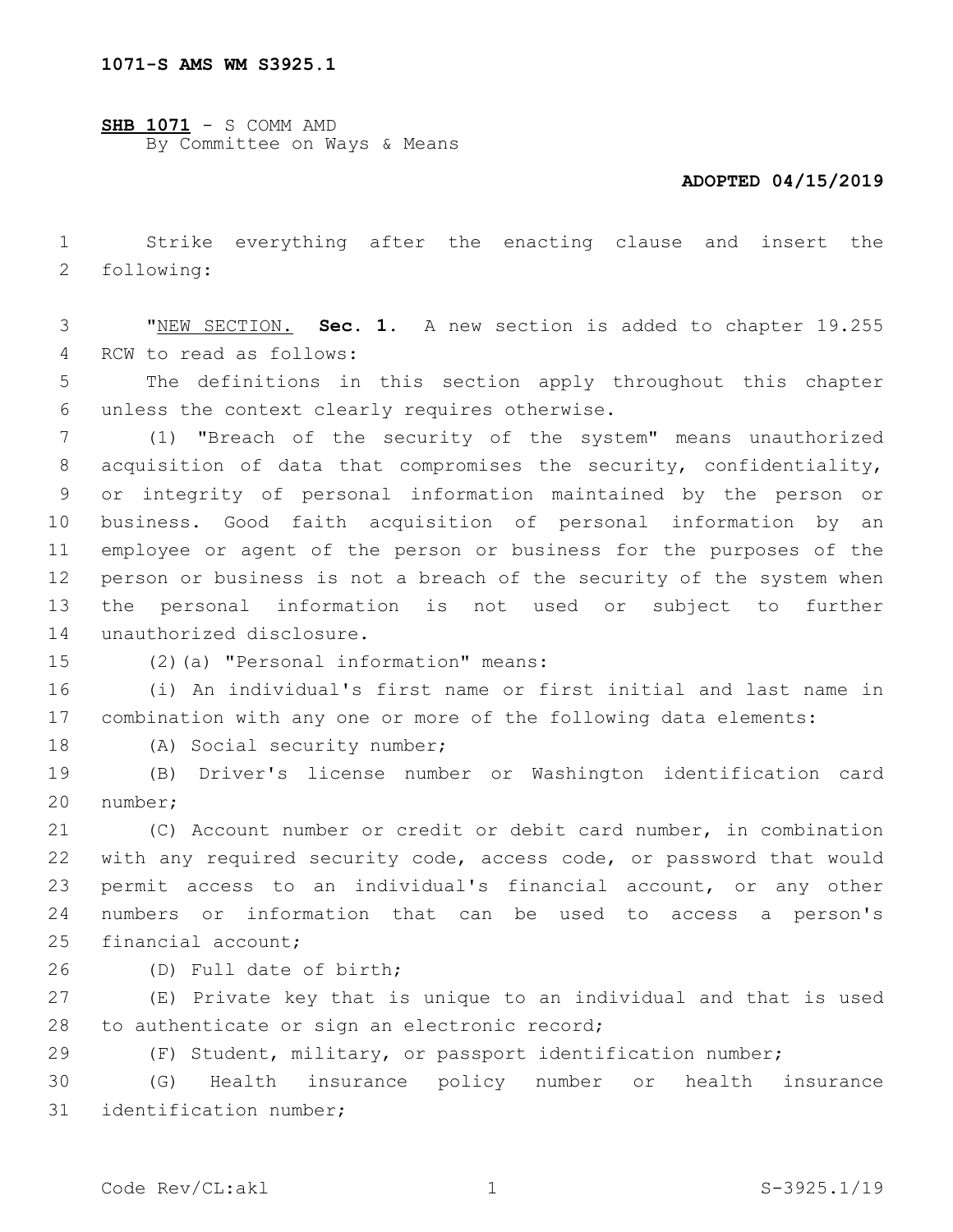(H) Any information about a consumer's medical history or mental or physical condition or about a health care professional's medical 3 diagnosis or treatment of the consumer; or

 (I) Biometric data generated by automatic measurements of an individual's biological characteristics such as a fingerprint, voiceprint, eye retinas, irises, or other unique biological patterns or characteristics that is used to identify a specific individual;

 (ii) Username or email address in combination with a password or security questions and answers that would permit access to an online 10 account; and

 (iii) Any of the data elements or any combination of the data elements described in (a)(i) of this subsection without the consumer's first name or first initial and last name if:

 (A) Encryption, redaction, or other methods have not rendered the data element or combination of data elements unusable; and

 (B) The data element or combination of data elements would enable a person to commit identity theft against a consumer.

 (b) Personal information does not include publicly available information that is lawfully made available to the general public 20 from federal, state, or local government records.

 (3) "Secured" means encrypted in a manner that meets or exceeds the national institute of standards and technology standard or is otherwise modified so that the personal information is rendered unreadable, unusable, or undecipherable by an unauthorized person.

 **Sec. 2.** RCW 19.255.010 and 2015 c 64 s 2 are each amended to 26 read as follows:

 (1) Any person or business that conducts business in this state and that owns or licenses data that includes personal information 29 shall disclose any breach of the security of the system ((following discovery or notification of the breach in the security of the data)) to any resident of this state whose personal information was, or is reasonably believed to have been, acquired by an unauthorized person and the personal information was not secured. Notice is not required if the breach of the security of the system is not reasonably likely to subject consumers to a risk of harm. The breach of secured personal information must be disclosed if the information acquired and accessed is not secured during a security breach or if the confidential process, encryption key, or other means to decipher the secured information was acquired by an unauthorized person.

Code Rev/CL:akl 2 S-3925.1/19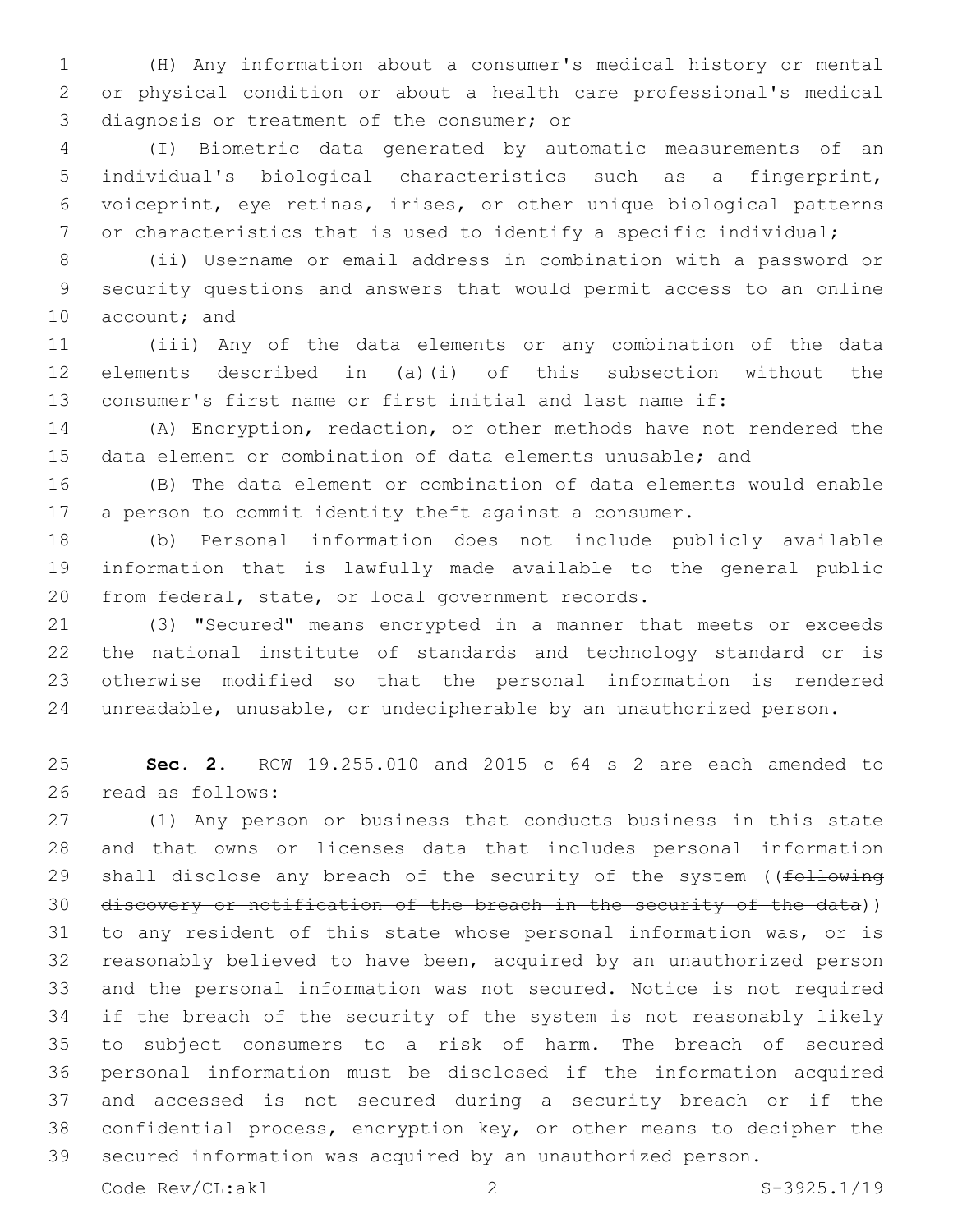(2) Any person or business that maintains or possesses data that  $\text{may}$  include(( $\text{e}$ )) personal information that the person or business does not own or license shall notify the owner or licensee of the information of any breach of the security of the data immediately following discovery, if the personal information was, or is reasonably believed to have been, acquired by an unauthorized person.

 (3) The notification required by this section may be delayed if the data owner or licensee contacts a law enforcement agency after discovery of a breach of the security of the system and a law enforcement agency determines that the notification will impede a criminal investigation. The notification required by this section shall be made after the law enforcement agency determines that it 13 will not compromise the investigation.

14 (4) ((For purposes of this section, "breach of the security of the system" means unauthorized acquisition of data that compromises 16 the security, confidentiality, or integrity of personal information maintained by the person or business. Good faith acquisition of personal information by an employee or agent of the person or 19 business for the purposes of the person or business is not a breach 20 of the security of the system when the personal information is not 21 used or subject to further unauthorized disclosure.

22 (5) For purposes of this section, "personal information" means an individual's first name or first initial and last name in combination 24 with any one or more of the following data elements:

25 (a) Social security number;

 (b) Driver's license number or Washington identification card 27 number; or

28 (c) Account number or credit or debit card number, in combination 29 with any required security code, access code, or password that would permit access to an individual's financial account.

 (6) For purposes of this section, "personal information" does not include publicly available information that is lawfully made available to the general public from federal, state, or local government records.

 (7) For purposes of this section, "secured" means encrypted in a manner that meets or exceeds the national institute of standards and technology (NIST) standard or is otherwise modified so that the personal information is rendered unreadable, unusable, or undecipherable by an unauthorized person.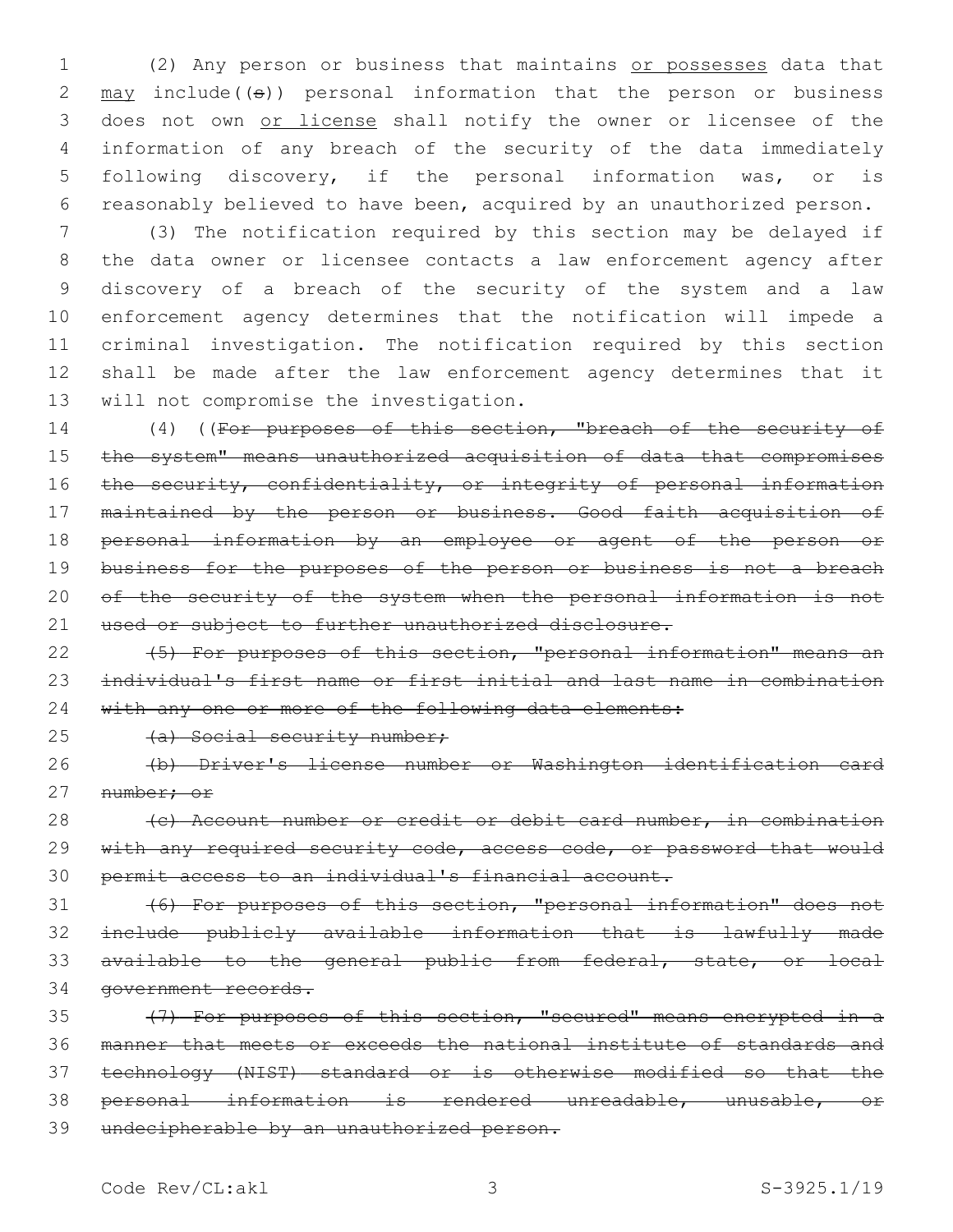1 (8)) For purposes of this section and except under subsection ((s  $2 \left(49\right)$  and  $(10)$ )) (5) of this section and section 3 of this act, ( $(\frac{\pi}{2})$ ) notice( $(\frac{\pi}{2})$ ) may be provided by one of the following methods:

(a) Written notice;4

 (b) Electronic notice, if the notice provided is consistent with the provisions regarding electronic records and signatures set forth 7 in 15 U.S.C. Sec. 7001; ((<del>or</del>))

 (c) Substitute notice, if the person or business demonstrates that the cost of providing notice would exceed two hundred fifty thousand dollars, or that the affected class of subject persons to be notified exceeds five hundred thousand, or the person or business does not have sufficient contact information. Substitute notice shall 13 consist of all of the following:

 (i) Email notice when the person or business has an email address 15 for the subject persons;

 (ii) Conspicuous posting of the notice on the web site page of the person or business, if the person or business maintains one; and

18 (iii) Notification to major statewide media; or

19 (d)(i) If the breach of the security of the system involves personal information including a user name or password, notice may be 21 provided electronically or by email. The notice must comply with subsections (6), (7), and (8) of this section and must inform the person whose personal information has been breached to promptly 24 change his or her password and security question or answer, as 25 applicable, or to take other appropriate steps to protect the online account with the person or business and all other online accounts for 27 which the person whose personal information has been breached uses the same user name or email address and password or security question or answer;

30 (ii) However, when the breach of the security of the system involves login credentials of an email account furnished by the person or business, the person or business may not provide the notification to that email address, but must provide notice using another method described in this subsection (4). The notice must comply with subsections (6), (7), and (8) of this section and must inform the person whose personal information has been breached to 37 promptly change his or her password and security question or answer, as applicable, or to take other appropriate steps to protect the online account with the person or business and all other online accounts for which the person whose personal information has been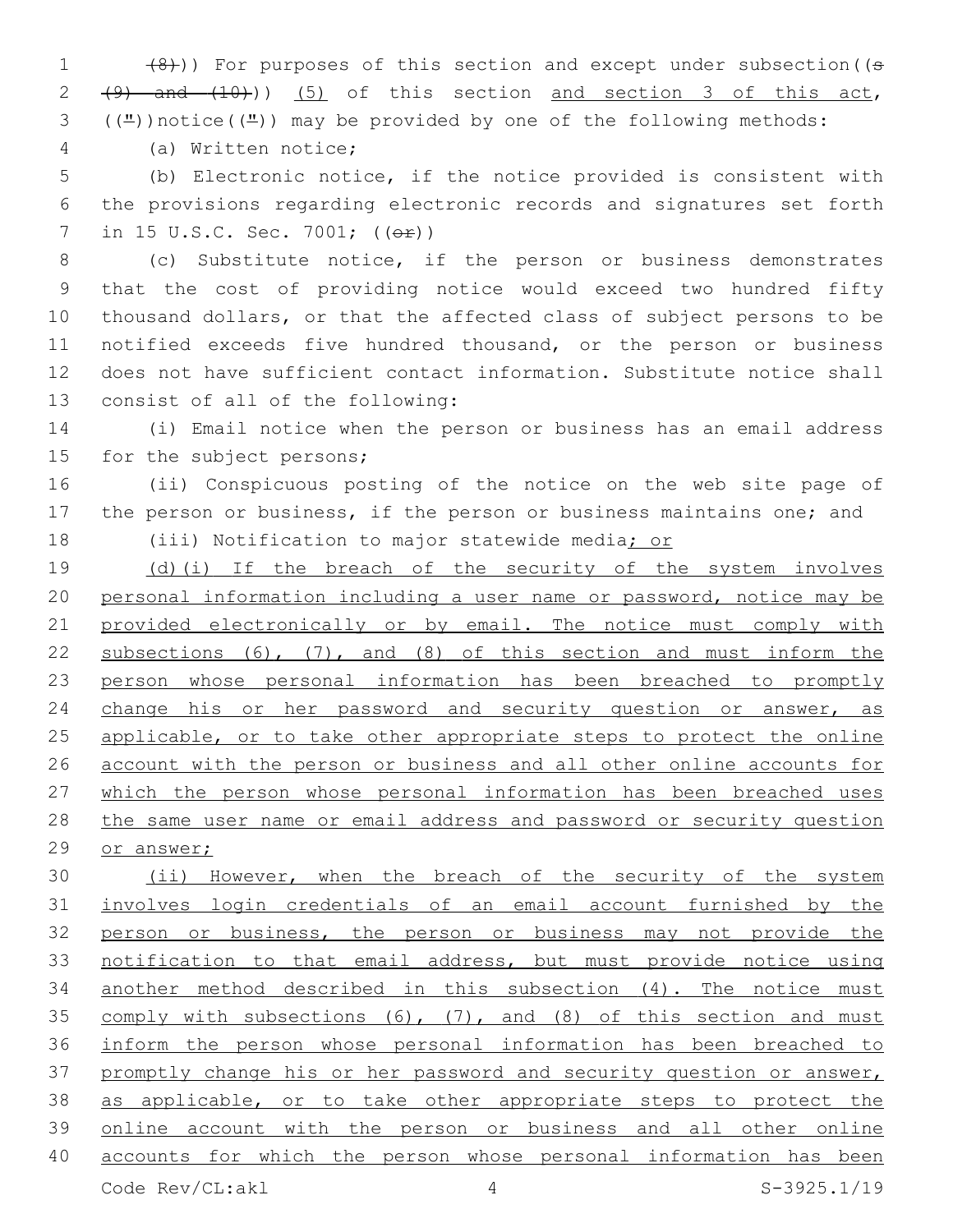breached uses the same user name or email address and password or

2 security question or answer.

  $((+9))$   $(5)$  A person or business that maintains its own notification procedures as part of an information security policy for the treatment of personal information and is otherwise consistent with the timing requirements of this section is in compliance with the notification requirements of this section if the person or business notifies subject persons in accordance with its policies in 9 the event of a breach of security of the system.

10 (((10) A covered entity under the federal health insurance portability and accountability act of 1996, 42 U.S.C. Sec. 1320d et 12 seq., is deemed to have complied with the requirements of this section with respect to protected health information if it has complied with section 13402 of the federal health information technology for economic and clinical health act, Public Law 111-5 as 16 it existed on July 24, 2015. Covered entities shall notify the attorney general pursuant to subsection (15) of this section in compliance with the timeliness of notification requirements of section 13402 of the federal health information technology for economic and clinical health act, Public Law 111-5 as it existed on July 24, 2015, notwithstanding the notification requirement in 22 subsection (16) of this section.

23 (11) A financial institution under the authority of the office of 24 the comptroller of the currency, the federal deposit insurance 25 corporation, the national credit union administration, or the federal reserve system is deemed to have complied with the requirements of 27 this section with respect to "sensitive customer information" as defined in the interagency guidelines establishing information 29 security standards, 12 C.F.R. Part 30, Appendix B, 12 C.F.R. Part 208, Appendix D-2, 12 C.F.R. Part 225, Appendix F, and 12 C.F.R. Part 31 364, Appendix B, and 12 C.F.R. Part 748, Appendices A and B, as they existed on July 24, 2015, if the financial institution provides notice to affected consumers pursuant to the interagency guidelines and the notice complies with the customer notice provisions of the interagency guidelines establishing information security standards and the interagency guidance on response programs for unauthorized access to customer information and customer notice under 12 C.F.R. Part 364 as it existed on July 24, 2015. The entity shall notify the attorney general pursuant to subsection (15) of this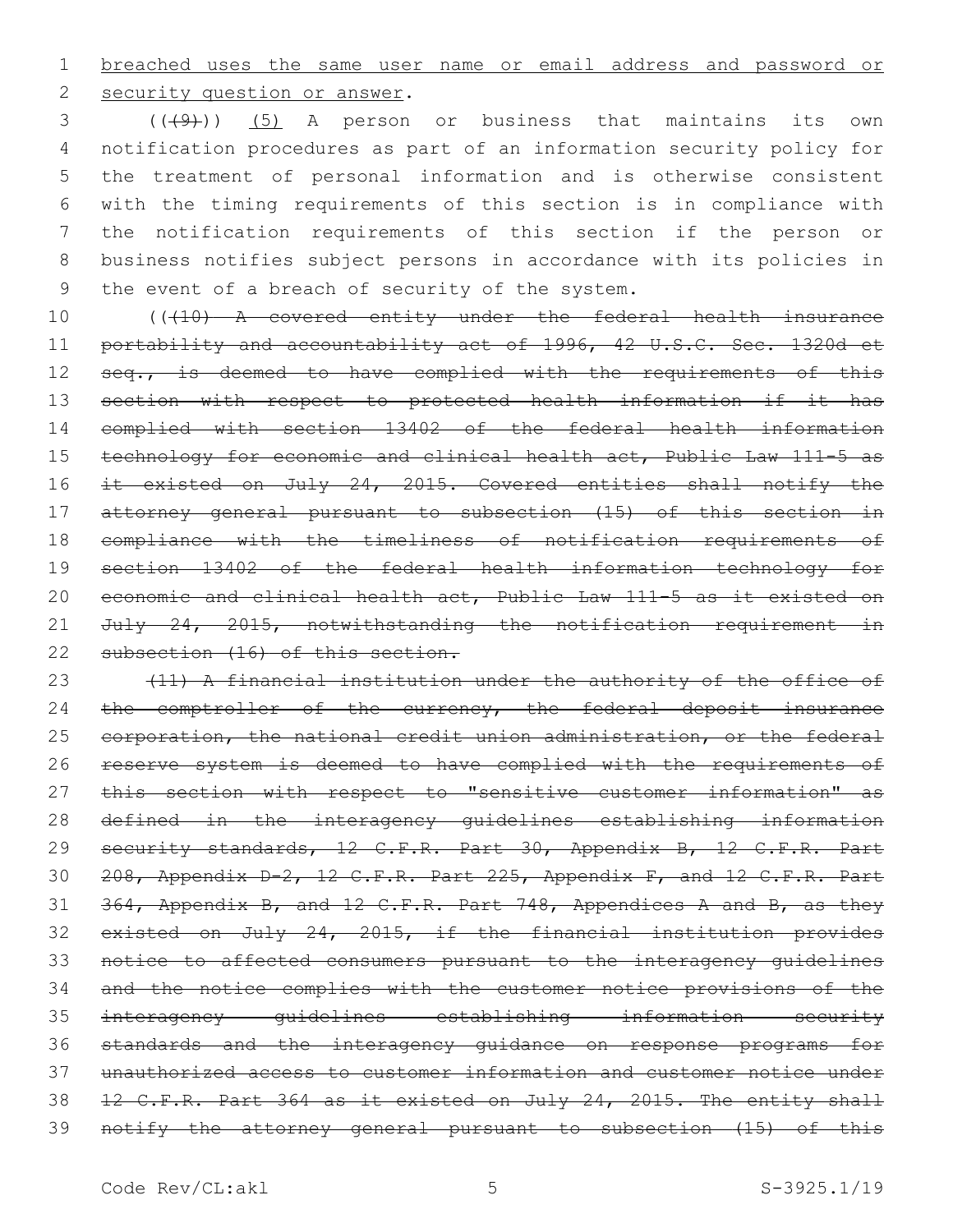1 section in addition to providing notice to its primary federal 2 regulator. 3 (12) Any waiver of the provisions of this section is contrary to 4 public policy, and is void and unenforceable. 5 (13)(a) Any consumer injured by a violation of this section may 6 institute a civil action to recover damages. 7 (b) Any person or business that violates, proposes to violate, or 8 has violated this section may be enjoined. 9 (c) The rights and remedies available under this section are 10 cumulative to each other and to any other rights and remedies 11 available under law. 12 (14))) (6) Any person or business that is required to issue 13 notification pursuant to this section shall meet all of the following 14 requirements: 15 (a) The notification must be written in plain language; and 16 (b) The notification must include, at a minimum, the following 17 information: 18 (i) The name and contact information of the reporting person or 19 business subject to this section; 20 (ii) A list of the types of personal information that were or are 21 reasonably believed to have been the subject of a breach; ((and)) 22 (iii) A time frame of exposure, if known, including the date of 23 the breach and the date of the discovery of the breach; and 24 (iv) The toll-free telephone numbers and addresses of the major 25 credit reporting agencies if the breach exposed personal information.  $26$  (( $(15)$ )) (7) Any person or business that is required to issue a 27 notification pursuant to this section to more than five hundred 28 Washington residents as a result of a single breach shall((, by the 29 time notice is provided to affected consumers, electronically submit 30 a single sample copy of that security breach notification, excluding 31 any personally identifiable information, to the attorney general)) 32 notify the attorney general of the breach no more than thirty days 33 after the breach was discovered. 34 (a) The ((person or business)) notice to the attorney general 35 shall ((also provide to the attorney general)) include the following 36 information: 37 (i) The number of Washington consumers affected by the breach, or 38 an estimate if the exact number is not known; 39 (ii) A list of the types of personal information that were or are

40 reasonably believed to have been the subject of a breach;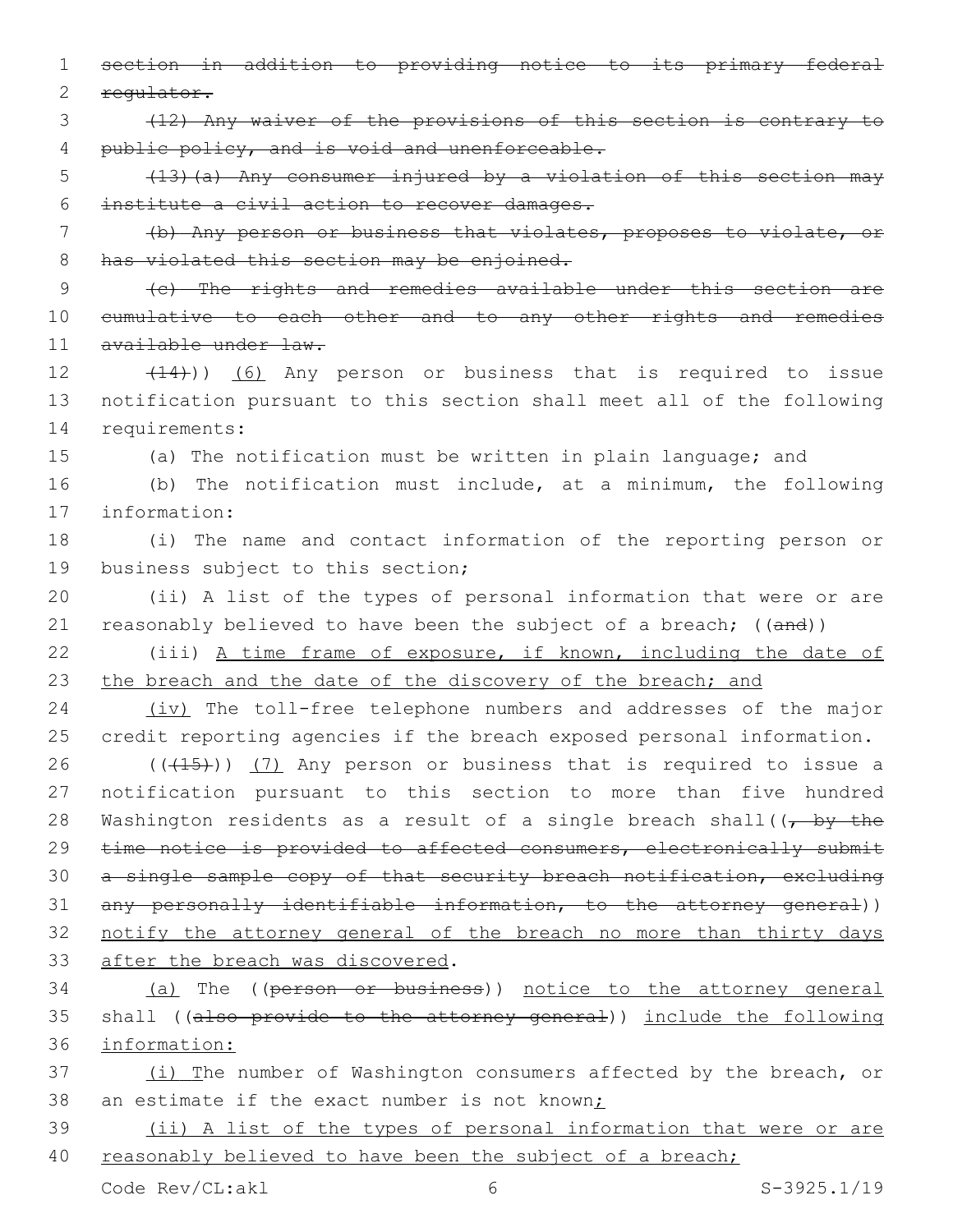1 (iii) A time frame of exposure, if known, including the date of 2 the breach and the date of the discovery of the breach;

3 (iv) A summary of steps taken to contain the breach; and

4 (v) A single sample copy of the security breach notification, 5 excluding any personally identifiable information.

6 (b) The notice to the attorney general must be updated if any of 7 the information identified in (a) of this subsection is unknown at 8 the time notice is due.

9 (((416)) (8) Notification to affected consumers ((and to the 10 attorney general)) under this section must be made in the most 11 expedient time possible  $((and))_L$  without unreasonable delay, and no 12 more than ((forty-five)) thirty calendar days after the breach was 13 discovered, unless the delay is at the request of law enforcement as 14 provided in subsection (3) of this section, or the delay is due to 15 any measures necessary to determine the scope of the breach and 16 restore the reasonable integrity of the data system.

17 ((417) The attorney general may bring an action in the name of 18 the state, or as parens patriae on behalf of persons residing in the 19 state, to enforce this section. For actions brought by the attorney 20 general to enforce this section, the legislature finds that the 21 practices covered by this section are matters vitally affecting the 22 public interest for the purpose of applying the consumer protection 23 act, chapter 19.86 RCW. For actions brought by the attorney general 24 to enforce this section, a violation of this section is not 25 reasonable in relation to the development and preservation of 26 business and is an unfair or deceptive act in trade or commerce and 27 an unfair method of competition for purposes of applying the consumer 28 protection act, chapter 19.86 RCW. An action to enforce this section 29 may not be brought under RCW 19.86.090.))

30 NEW SECTION. **Sec. 3.** A new section is added to chapter 19.255 31 RCW to read as follows:

 (1) A covered entity under the federal health insurance portability and accountability act of 1996, 42 U.S.C. Sec. 1320d et seq., is deemed to have complied with the requirements of this chapter with respect to protected health information if it has complied with section 13402 of the federal health information technology for economic and clinical health act, P.L. 111-5 as it existed on July 24, 2015. Covered entities shall notify the attorney general pursuant to RCW 19.255.010(7) in compliance with the Code Rev/CL:akl 7 S-3925.1/19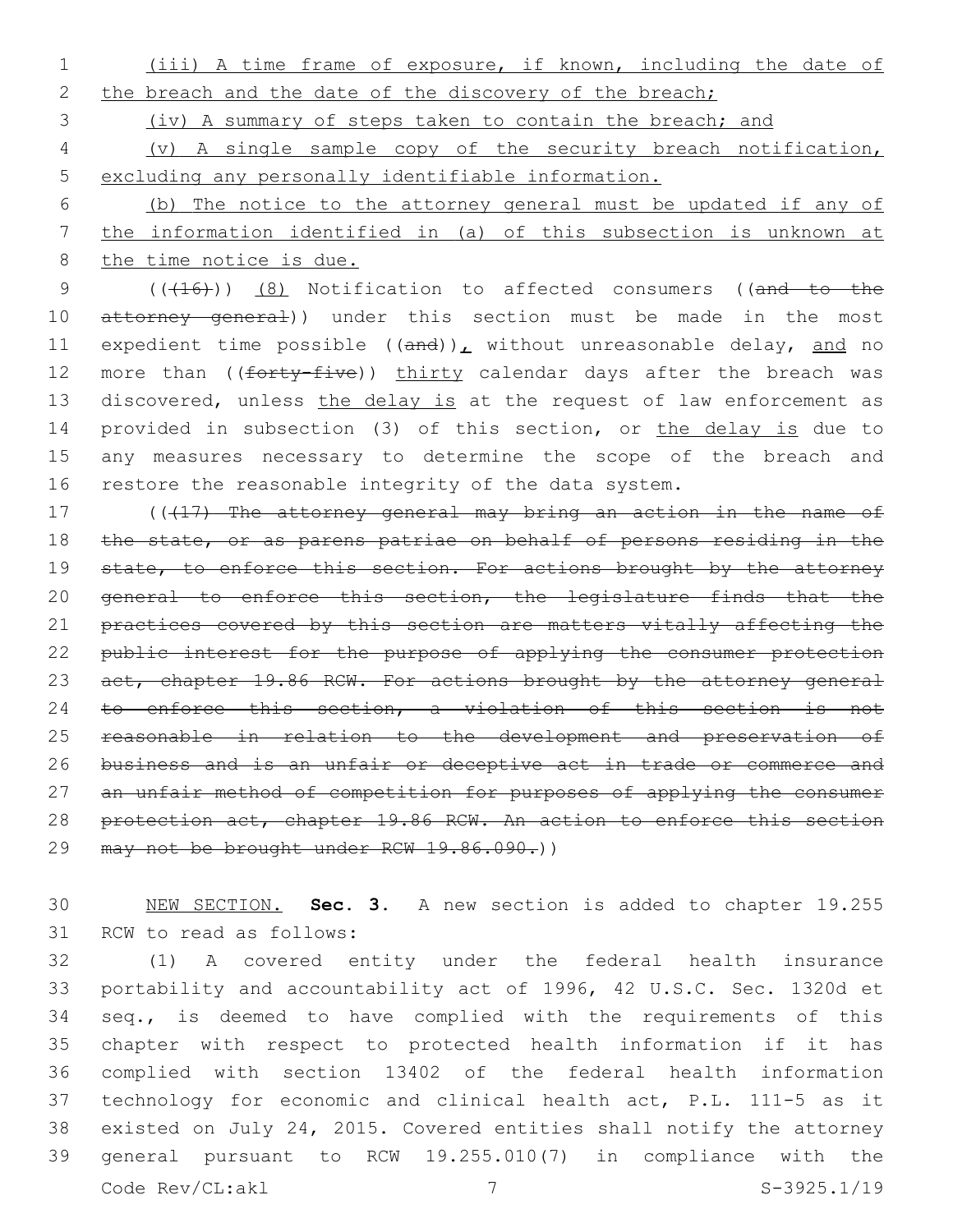timeliness of notification requirements of section 13402 of the federal health information technology for economic and clinical health act, P.L. 111-5 as it existed on July 24, 2015, notwithstanding the timeline in RCW 19.255.010(7).4

 (2) A financial institution under the authority of the office of the comptroller of the currency, the federal deposit insurance corporation, the national credit union administration, or the federal reserve system is deemed to have complied with the requirements of this chapter with respect to "sensitive customer information" as defined in the interagency guidelines establishing information 11 security standards, 12 C.F.R. Part 30, Appendix B, 12 C.F.R. Part 208, Appendix D-2, 12 C.F.R. Part 225, Appendix F, and 12 C.F.R. Part 364, Appendix B, and 12 C.F.R. Part 748, Appendices A and B, as they existed on July 24, 2015, if the financial institution provides notice to affected consumers pursuant to the interagency guidelines and the notice complies with the customer notice provisions of the interagency guidelines establishing information security standards and the interagency guidance on response programs for unauthorized access to customer information and customer notice under 12 C.F.R. Part 364 as it existed on July 24, 2015. The entity shall notify the attorney general pursuant to RCW 19.255.010 in addition to providing 22 notice to its primary federal regulator.

 NEW SECTION. **Sec. 4.** A new section is added to chapter 19.255 24 RCW to read as follows:

 (1) Any waiver of the provisions of this chapter is contrary to 26 public policy, and is void and unenforceable.

 (2) The attorney general may bring an action in the name of the state, or as parens patriae on behalf of persons residing in the state, to enforce this chapter. For actions brought by the attorney general to enforce this chapter, the legislature finds that the practices covered by this chapter are matters vitally affecting the public interest for the purpose of applying the consumer protection act, chapter 19.86 RCW. For actions brought by the attorney general to enforce this chapter, a violation of this chapter is not reasonable in relation to the development and preservation of business and is an unfair or deceptive act in trade or commerce and an unfair method of competition for purposes of applying the consumer protection act, chapter 19.86 RCW. An action to enforce this chapter 39 may not be brought under RCW 19.86.090.

Code Rev/CL:akl 8 S-3925.1/19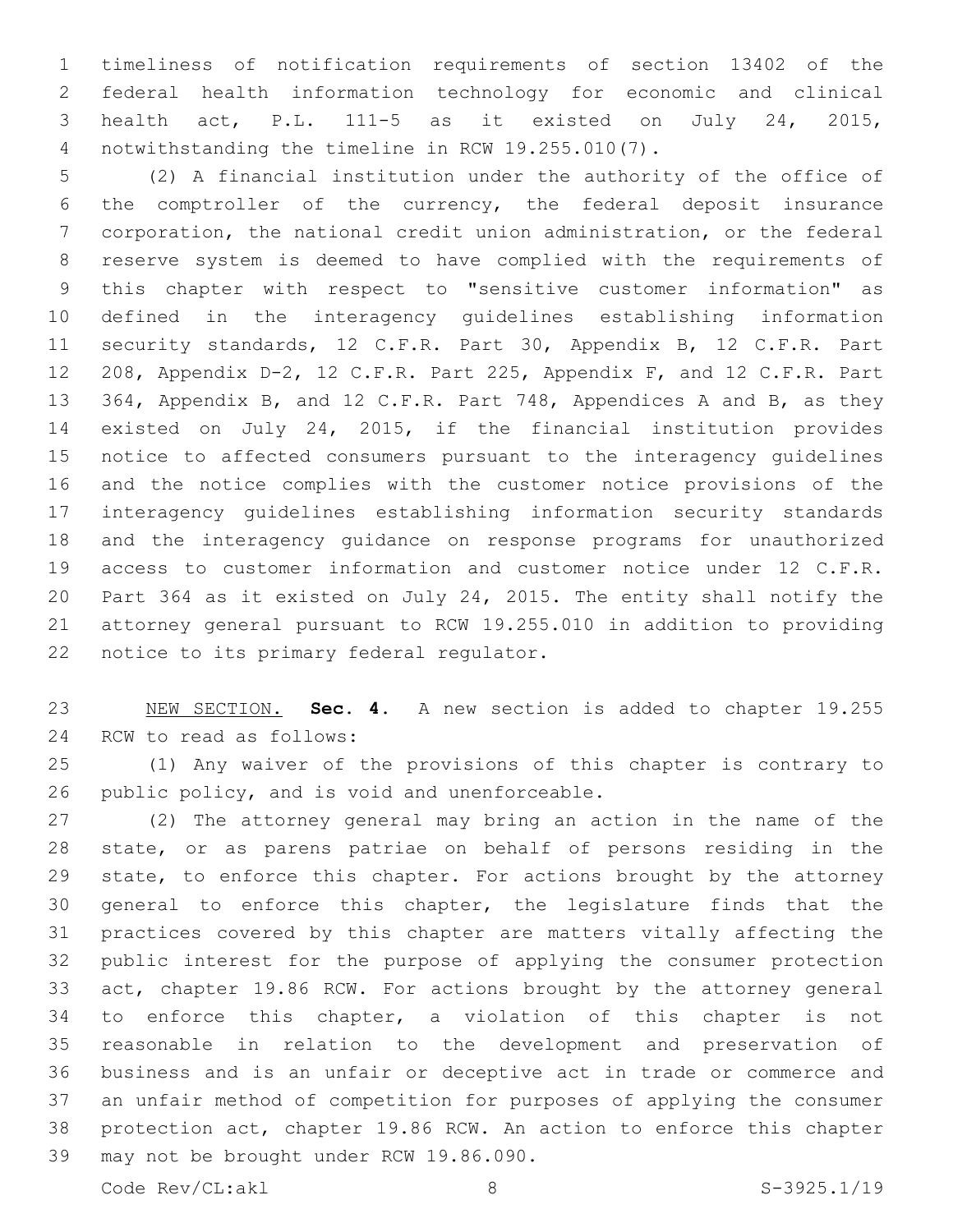1 (3)(a) Any consumer injured by a violation of this chapter may 2 institute a civil action to recover damages.

3 (b) Any person or business that violates, proposes to violate, or 4 has violated this chapter may be enjoined.

5 (c) The rights and remedies available under this chapter are 6 cumulative to each other and to any other rights and remedies available under law.7

8 **Sec. 5.** RCW 42.56.590 and 2015 c 64 s 3 are each amended to read 9 as follows:

 $(1)((+a))$  Any agency that owns or licenses data that includes personal information shall disclose any breach of the security of the 12 system ((following discovery or notification of the breach in the 13 security of the data)) to any resident of this state whose personal information was, or is reasonably believed to have been, acquired by an unauthorized person and the personal information was not secured. Notice is not required if the breach of the security of the system is not reasonably likely to subject consumers to a risk of harm. The breach of secured personal information must be disclosed if the information acquired and accessed is not secured during a security breach or if the confidential process, encryption key, or other means to decipher the secured information was acquired by an unauthorized 22 person.

23 (((b) For purposes of this section, "agency" means the same as in 24 RCW 42.56.010.)

25 (2) Any agency that maintains or possesses data that may 26 include( $(\theta)$ ) personal information that the agency does not own or 27 license shall notify the owner or licensee of the information of any 28 breach of the security of the data immediately following discovery, 29 if the personal information was, or is reasonably believed to have 30 been, acquired by an unauthorized person.

 (3) The notification required by this section may be delayed if the data owner or licensee contacts a law enforcement agency after discovery of a breach of the security of the system and a law enforcement agency determines that the notification will impede a criminal investigation. The notification required by this section shall be made after the law enforcement agency determines that it 37 will not compromise the investigation.

38 (4) ((For purposes of this section, "breach of the security of 39 the system" means unauthorized acquisition of data that compromises Code Rev/CL:akl 9 9 S-3925.1/19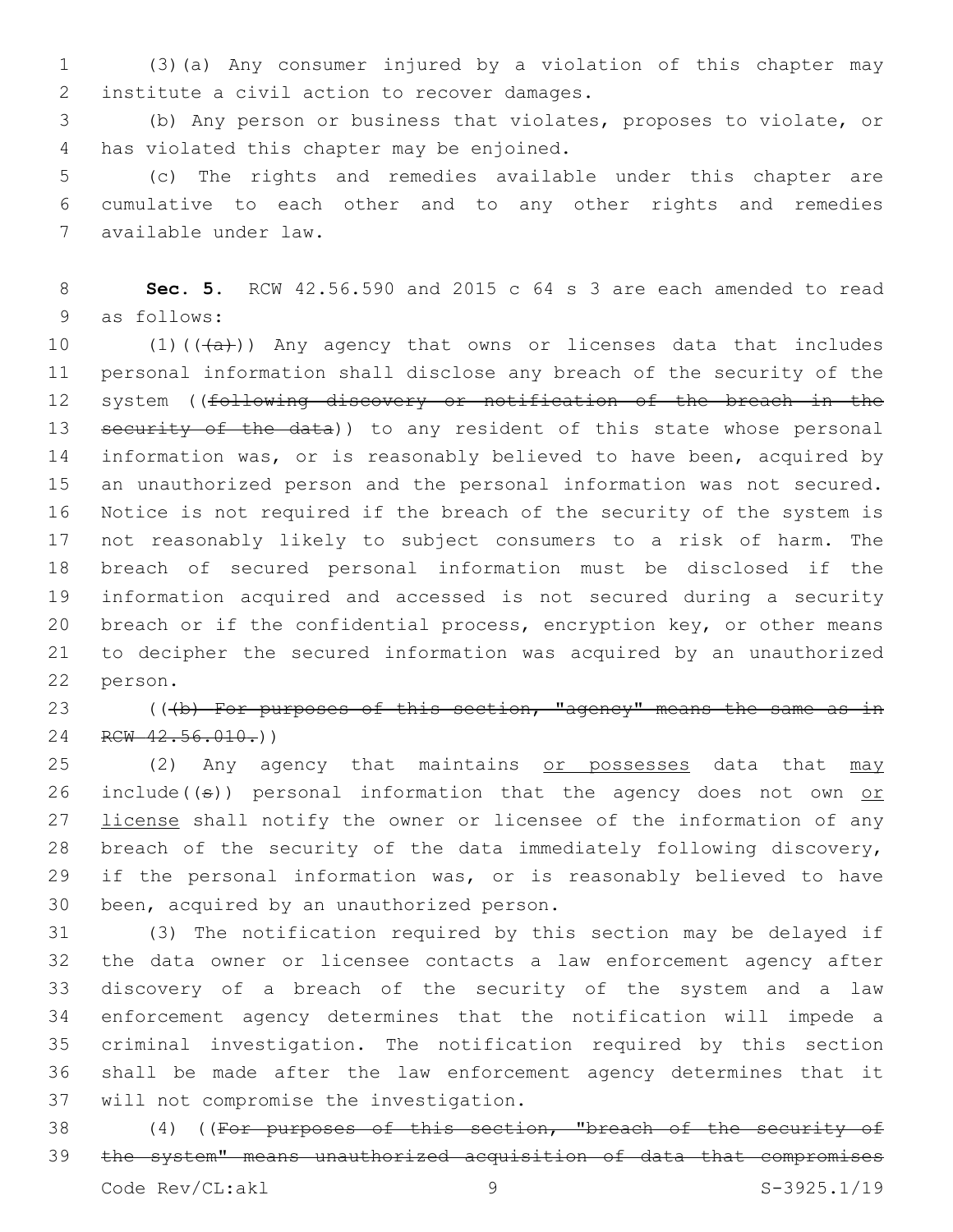1 the security, confidentiality, or integrity of personal information 2 maintained by the agency. Good faith acquisition of personal 3 information by an employee or agent of the agency for the purposes of 4 the agency is not a breach of the security of the system when the 5 personal information is not used or subject to further unauthorized 6 disclosure.

7 (5) For purposes of this section, "personal information" means an 8 individual's first name or first initial and last name in combination 9 with any one or more of the following data elements:

10 (a) Social security number;

11 (b) Driver's license number or Washington identification card 12 number; or

13 (c) Full account number, credit or debit card number, or any 14 required security code, access code, or password that would permit 15 access to an individual's financial account.

16 (6) For purposes of this section, "personal information" does not 17 include publicly available information that is lawfully made 18 available to the general public from federal, state, or local 19 government records.

20 (7) For purposes of this section, "secured" means encrypted in a 21 manner that meets or exceeds the national institute of standards and 22 technology (NIST) standard or is otherwise modified so that the 23 personal information is rendered unreadable, unusable, or 24 undecipherable by an unauthorized person.

 $(8)$  (8))) For purposes of this section and except under subsection ((s 26  $(9)$  and  $(10)$ ) (5) of this section and section 6 of this act, notice 27 may be provided by one of the following methods:

28 (a) Written notice;

29 (b) Electronic notice, if the notice provided is consistent with 30 the provisions regarding electronic records and signatures set forth 31 in 15 U.S.C. Sec. 7001; or

 (c) Substitute notice, if the agency demonstrates that the cost of providing notice would exceed two hundred fifty thousand dollars, or that the affected class of subject persons to be notified exceeds five hundred thousand, or the agency does not have sufficient contact information. Substitute notice shall consist of all of the following:

37 (i) Email notice when the agency has an email address for the 38 subject persons;

39 (ii) Conspicuous posting of the notice on the agency's web site 40 page, if the agency maintains one; and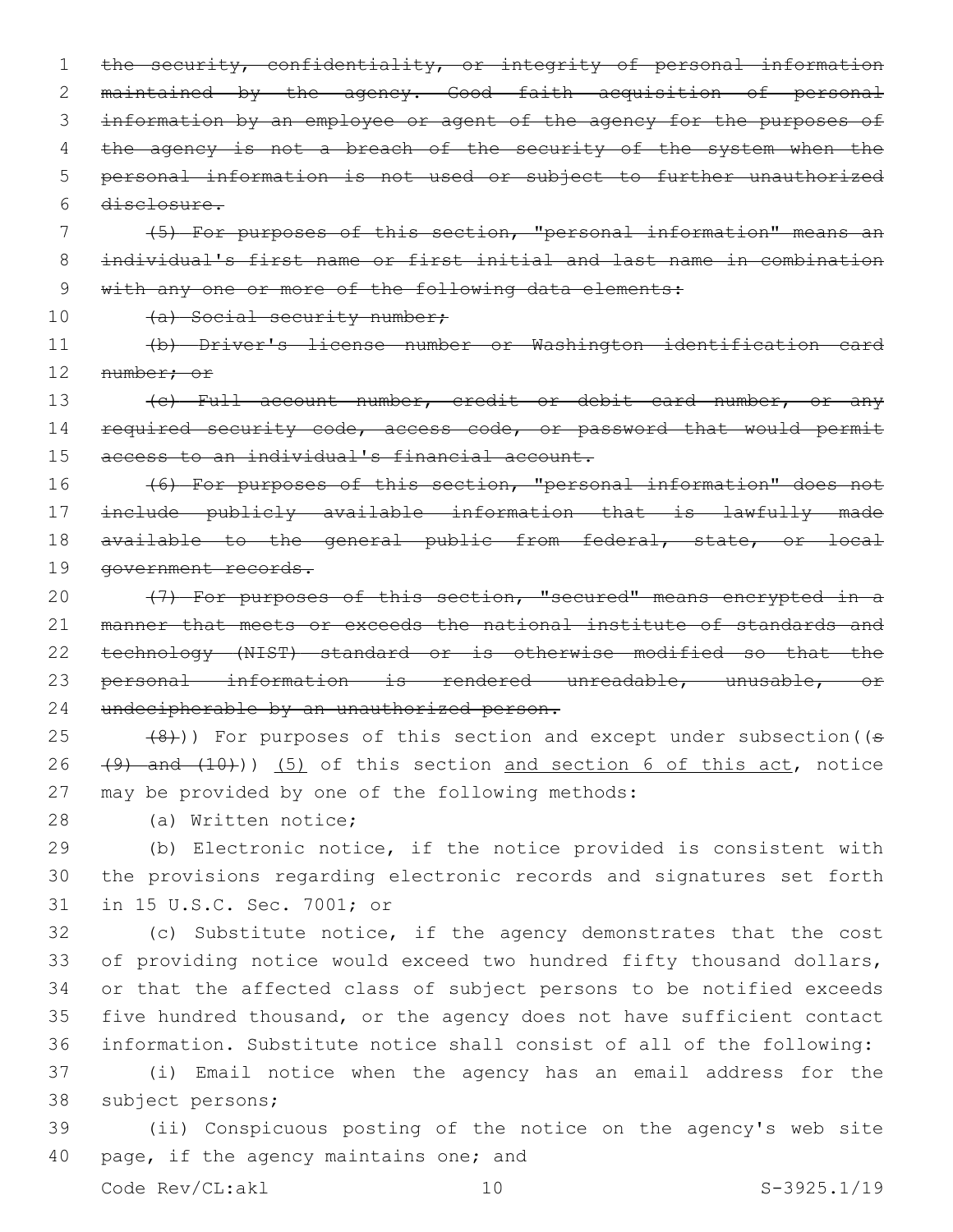(iii) Notification to major statewide media.1

 ( $(\overline{(+9)})$   $(5)$  An agency that maintains its own notification procedures as part of an information security policy for the treatment of personal information and is otherwise consistent with the timing requirements of this section is in compliance with the notification requirements of this section if it notifies subject persons in accordance with its policies in the event of a breach of 8 security of the system.

 (((10) A covered entity under the federal health insurance 10 portability and accountability act of 1996, 42 U.S.C. Sec. 1320d et 11 seq., is deemed to have complied with the requirements of this section with respect to protected health information if it has complied with section 13402 of the federal health information technology for economic and clinical health act, Public Law 111-5 as it existed on July 24, 2015. Covered entities shall notify the attorney general pursuant to subsection (14) of this section in compliance with the timeliness of notification requirements of section 13402 of the federal health information technology for economic and clinical health act, Public Law 111-5 as it existed on July 24, 2015, notwithstanding the notification requirement in 21 subsection (15) of this section.

22 (11) Any waiver of the provisions of this section is contrary to 23 public policy, and is void and unenforceable.

24 (12)(a) Any individual injured by a violation of this section may 25 institute a civil action to recover damages.

26 (b) Any agency that violates, proposes to violate, or has 27 violated this section may be enjoined.

28 (c) The rights and remedies available under this section are 29 cumulative to each other and to any other rights and remedies 30 available under law.

 $(13)$   $(6)$  Any agency that is required to issue notification 32 pursuant to this section shall meet all of the following 33 requirements:

34 (a) The notification must be written in plain language; and

35 (b) The notification must include, at a minimum, the following information:36

37 (i) The name and contact information of the reporting agency 38 subject to this section;

39 (ii) A list of the types of personal information that were or are 40 reasonably believed to have been the subject of a breach;

Code Rev/CL:akl 11 S-3925.1/19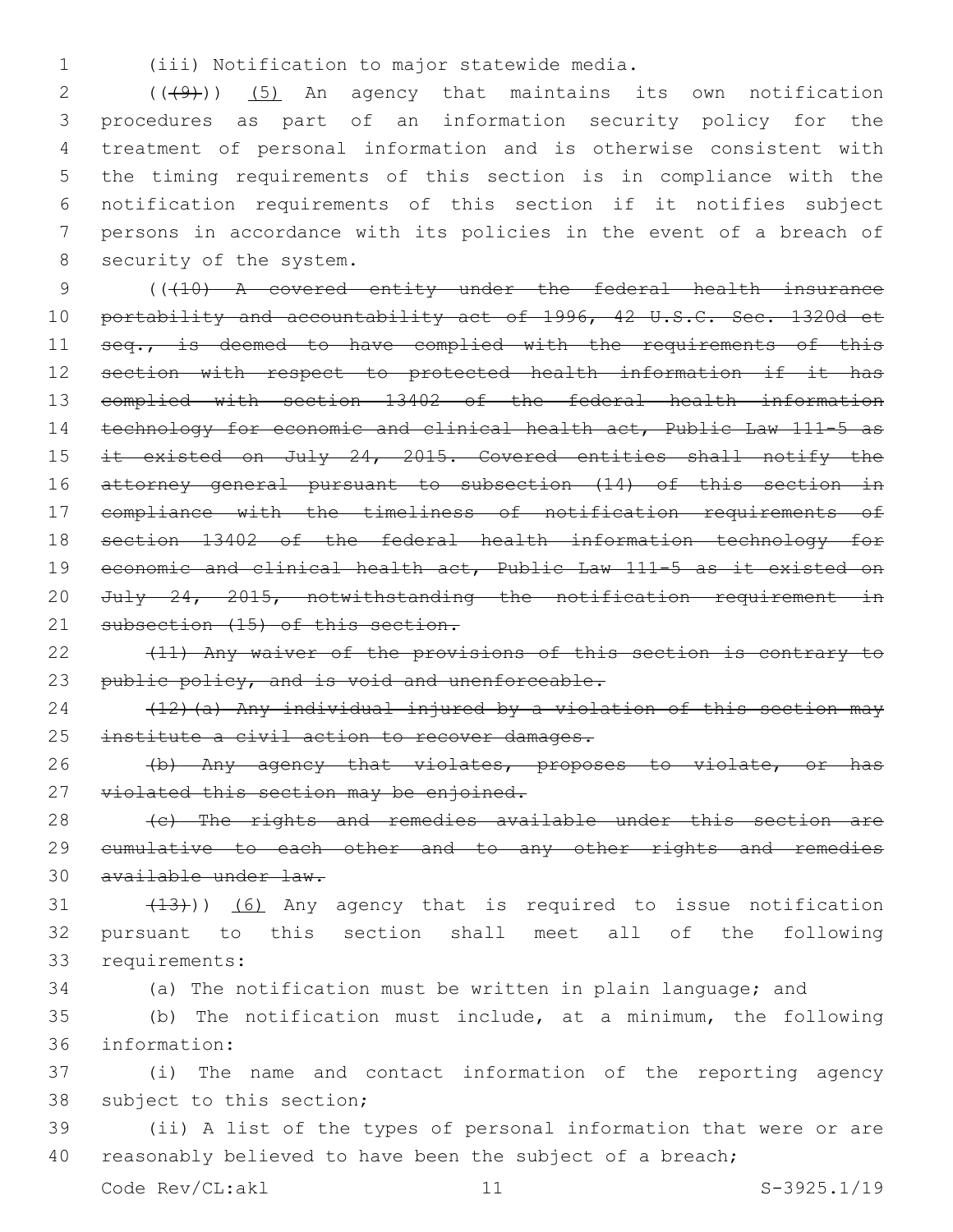1 (iii) A time frame of exposure, if known, including the date of 2 the breach and the date of the discovery of the breach; and 3 (iv) The toll-free telephone numbers and addresses of the major 4 credit reporting agencies if the breach exposed personal information.  $5$  (( $(14)$ )) (7) Any agency that is required to issue a notification 6 pursuant to this section to more than five hundred Washington 7 residents as a result of a single breach shall( $(-$ by the time notice 8 is provided to affected individuals, electronically submit a single 9 sample copy of that security breach notification, excluding any 10 personally identifiable information, to)) notify the attorney general 11 of the breach no more than thirty days after the breach was 12 discovered. 13 (a) The ((agency shall also provide)) notice to the attorney 14 general must include the following information: 15 (i) The number of Washington residents affected by the breach, or 16 an estimate if the exact number is not known; 17 (ii) A list of the types of personal information that were or are 18 reasonably believed to have been the subject of a breach; 19 (iii) A time frame of exposure, if known, including the date of 20 the breach and the date of the discovery of the breach; 21 (iv) A summary of steps taken to contain the breach; and 22 (v) A single sample copy of the security breach notification, 23 excluding any personally identifiable information. 24 (b) The notice to the attorney general must be updated if any of 25 the information identified in (a) of this subsection is unknown at 26 the time notice is due. 27 (((415))) (8) Notification to affected individuals ((and to the 28 attorney general)) must be made in the most expedient time possible 29 ((and)), without unreasonable delay, and no more than (( $forty-five$ )) 30 thirty calendar days after the breach was discovered, unless the 31 delay is at the request of law enforcement as provided in subsection 32 (3) of this section, or the delay is due to any measures necessary to 33 determine the scope of the breach and restore the reasonable 34 integrity of the data system. An agency may delay notification to the 35 consumer for up to an additional fourteen days to allow for 36 notification to be translated into the primary language of the 37 affected consumers. 38 (9) For purposes of this section, "breach of the security of the 39 system" means unauthorized acquisition of data that compromises the

40 security, confidentiality, or integrity of personal information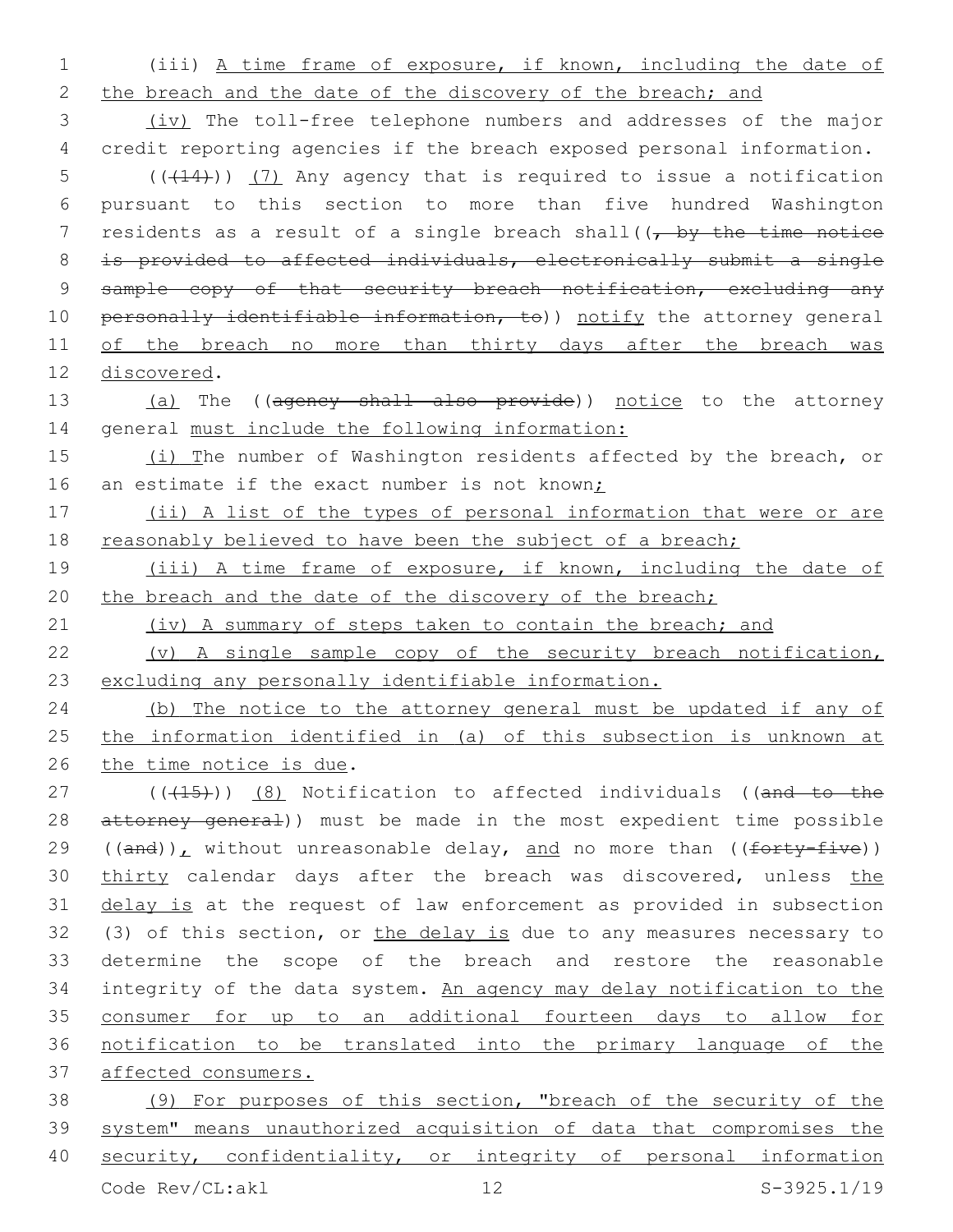| $\mathbf 1$     | the<br>maintained by<br>agency. Good faith acquisition of personal    |
|-----------------|-----------------------------------------------------------------------|
| $\mathbf{2}$    | information by an employee or agent of the agency for the purposes of |
| 3               | the agency is not a breach of the security of the system when the     |
| 4               | personal information is not used or subject to further unauthorized   |
| 5               | disclosure.                                                           |
| 6               | (10) (a) For purposes of this section, "personal information"         |
| $7\phantom{.0}$ | means:                                                                |
| $8\,$           | (i) An individual's first name or first initial and last name in      |
| 9               | combination with any one or more of the following data elements:      |
| 10              | (A) Social security number;                                           |
| 11              | (B) Driver's license number or Washington identification card         |
| 12              | number;                                                               |
| 13              | (C) Account number, credit or debit card number, or any required      |
| 14              | security code, access code, or password that would permit access to   |
| 15              | an individual's financial account, or any other numbers or            |
| 16              | information that can be used to access a person's financial account;  |
| 17              | (D) Full date of birth;                                               |
| 18              | (E) Private key that is unique to an individual and that is used      |
| 19              | to authenticate or sign an electronic record;                         |
| 20              | (F) Student, military, or passport identification number;             |
| 21              | (G) Health insurance policy number or health insurance                |
| 22              | identification number;                                                |
| 23              | (H) Any information about a consumer's medical history or mental      |
| 24              | or physical condition or about a health care professional's medical   |
| 25              | diagnosis or treatment of the consumer; or                            |
| 26              | (I) Biometric data generated by automatic measurements of an          |
| 27              | individual's biological characteristics, such as a fingerprint,       |
| 28              | voiceprint, eye retinas, irises, or other unique biological patterns  |
| 29              | or characteristics that is used to identify a specific individual;    |
| 30              | (ii) User name or email address in combination with a password or     |
| 31              | security questions and answers that would permit access to an online  |
| 32              | account; and                                                          |
| 33              | (iii) Any of the data elements or any combination of the data         |
| 34              | elements described in (a)(i) of this subsection without the           |
| 35              | consumer's first name or first initial and last name if:              |
| 36              | (A) Encryption, redaction, or other methods have not rendered the     |
| 37              | data element or combination of data elements unusable; and            |
| 38              | (B) The data element or combination of data elements would enable     |
| 39              | a person to commit identity theft against a consumer.                 |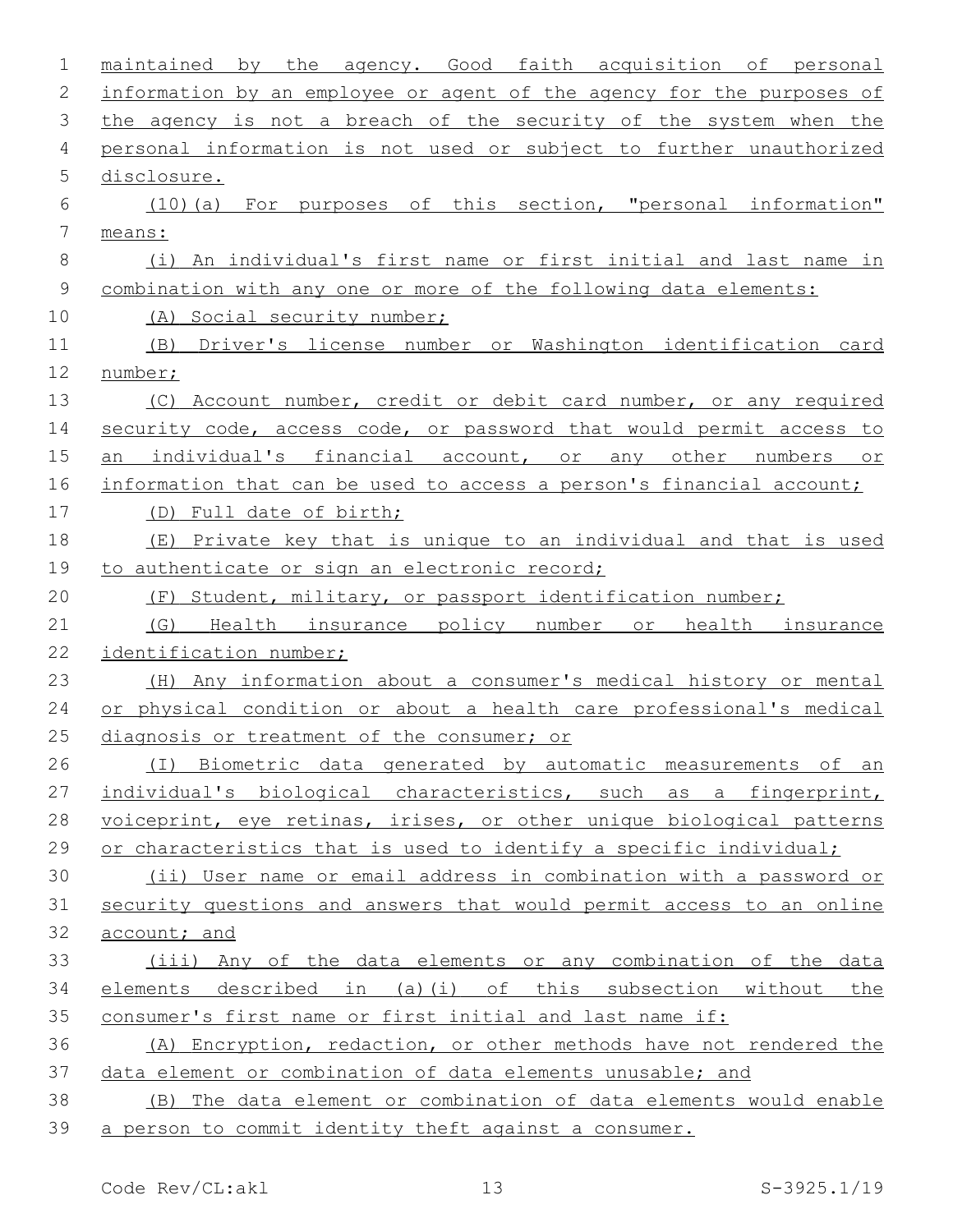(b) Personal information does not include publicly available information that is lawfully made available to the general public from federal, state, or local government records.

 (11) For purposes of this section, "secured" means encrypted in a manner that meets or exceeds the national institute of standards and technology standard or is otherwise modified so that the personal information is rendered unreadable, unusable, or undecipherable by an unauthorized person.

 NEW SECTION. **Sec. 6.** A new section is added to chapter 42.56 10 RCW to read as follows:

 A covered entity under the federal health insurance portability and accountability act of 1996, Title 42 U.S.C. Sec. 1320d et seq., is deemed to have complied with the requirements of this chapter with respect to protected health information if it has complied with section 13402 of the federal health information technology for economic and clinical health act, P.L. 111-5 as it existed on July 24, 2015. Covered entities shall notify the attorney general pursuant to RCW 42.56.590(7) in compliance with the timeliness of notification requirements of section 13402 of the federal health information technology for economic and clinical health act, P.L. 111-5 as it existed on July 24, 2015, notwithstanding the timeline in RCW  $22 \quad 42.56.590(7)$ .

 NEW SECTION. **Sec. 7.** A new section is added to chapter 42.56 24 RCW to read as follows:

 (1) Any waiver of the provisions of RCW 42.56.590 or section 6 of 26 this act is contrary to public policy, and is void and unenforceable.

 (2)(a) Any consumer injured by a violation of RCW 42.56.590 may 28 institute a civil action to recover damages.

 (b) Any agency that violates, proposes to violate, or has 30 violated RCW 42.56.590 may be enjoined.

 (c) The rights and remedies available under RCW 42.56.590 are cumulative to each other and to any other rights and remedies available under law.33

NEW SECTION. **Sec. 8.** This act takes effect March 1, 2020."